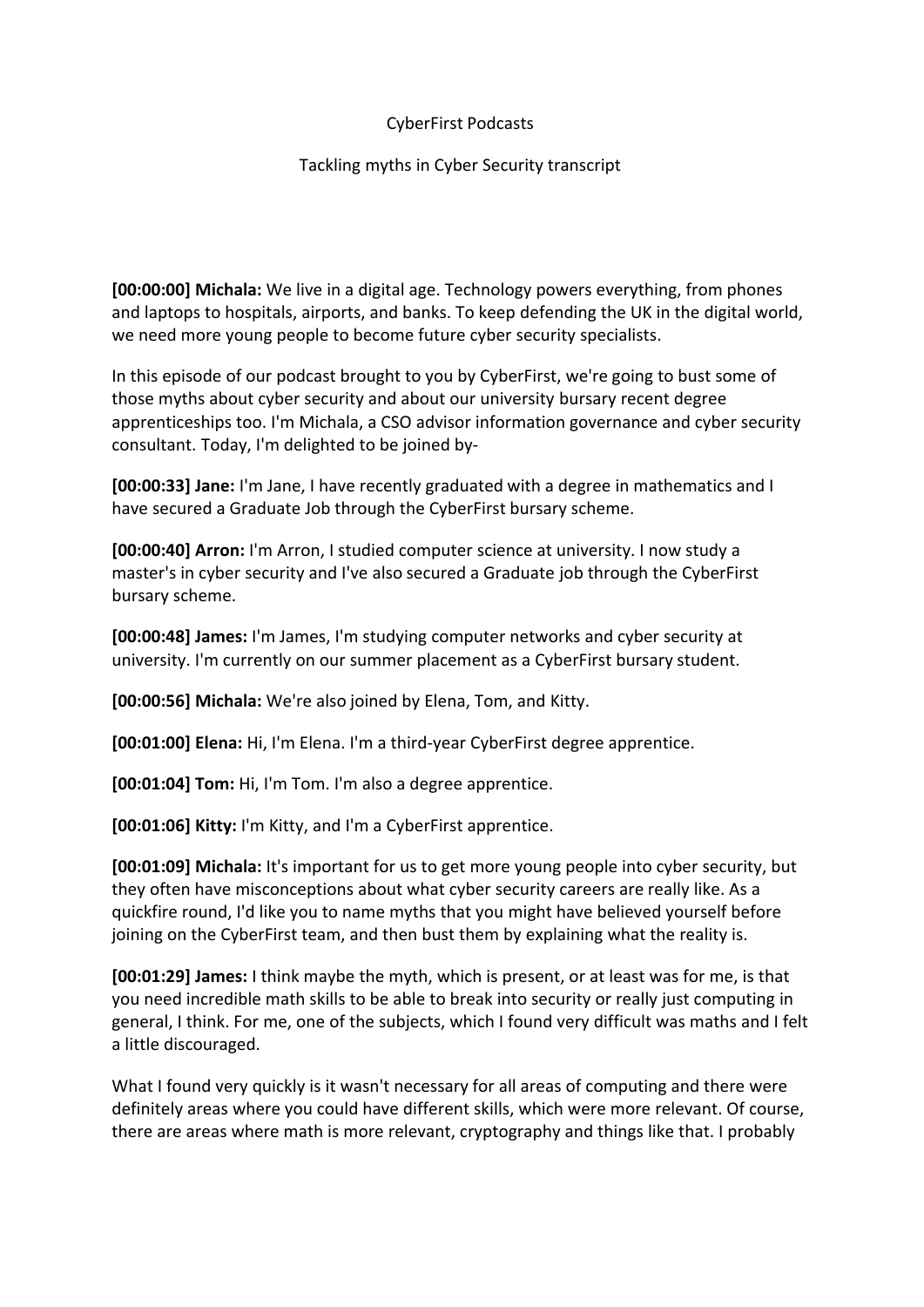would not be so suitable for but there are a lot of other areas where it's not a strict requirement.

**[00:02:09] Michala:** That's really interesting. As soon as you mentioned cryptography, how about you, Jane?

**[00:02:14] Jane:** A myth for me was that you need to be able to code before doing anything cyber security related. I didn't actually learn to start coding until a year ago and I'm trying to make it more accessible by teaching it myself.

The truth is, you don't need it at all, and in lots of areas in cyber, you might not even touch a programming language. You might be purely focused on the policies and ethics behind it.

**[00:02:35] Michala:** Great stuff. How about you, Arron, any myths that you believe before you started?

**[00:02:41] Arron:** Yes, that everyone that did cyber security sat in a dark room with a hoodie surrounded by four screens.

# [laughter]

That's just not true. It's not true at all. There are people that sit in dark rooms, but a few and far between, and in some places they wear hoodies but usually, dress code is whatever you want or something business casual.

**[00:03:00] Michala:** Brilliant. I like it. How about you, Tom?

**[00:03:03] Tom:** Another common myth is that apprentices don't actually do real work. When in fact, when you are on your placements, you're working with the team and you're providing a vital contribution to the mission and the goal where you're doing the same work as the full-time employees.

# **[00:03:17] Michala:** Kitty, what about you?

**[00:03:20] Kitty:** Another myth that's often believed is that apprenticeships don't pay well. That's definitely not the case because at the end of the day, you are getting competitive salaries or you're in full-time employee, as well as not having the debt of going to uni.

**[00:03:33] Michala:** That's brilliant. A really good point to smile about, the costs benefits of doing it this way, rather than not spending the money for course yourselves. Elena, what about you? Did you have any myths that you believed that have been proved false in your experience?

**[00:03:48] Elena:** I think it's ingrained in you from quite a young age for some reason that it's just for boys. I know past primary school and secondary school, it was all, "Oh, why did she want to do computing or IT? You should be going and doing English, like all the other girls are." I think looking at that and realizing that actually, as we've already spoken about in one of the other podcasts, that if you've got the skill-set to do the job, then you're going to be able to do the job.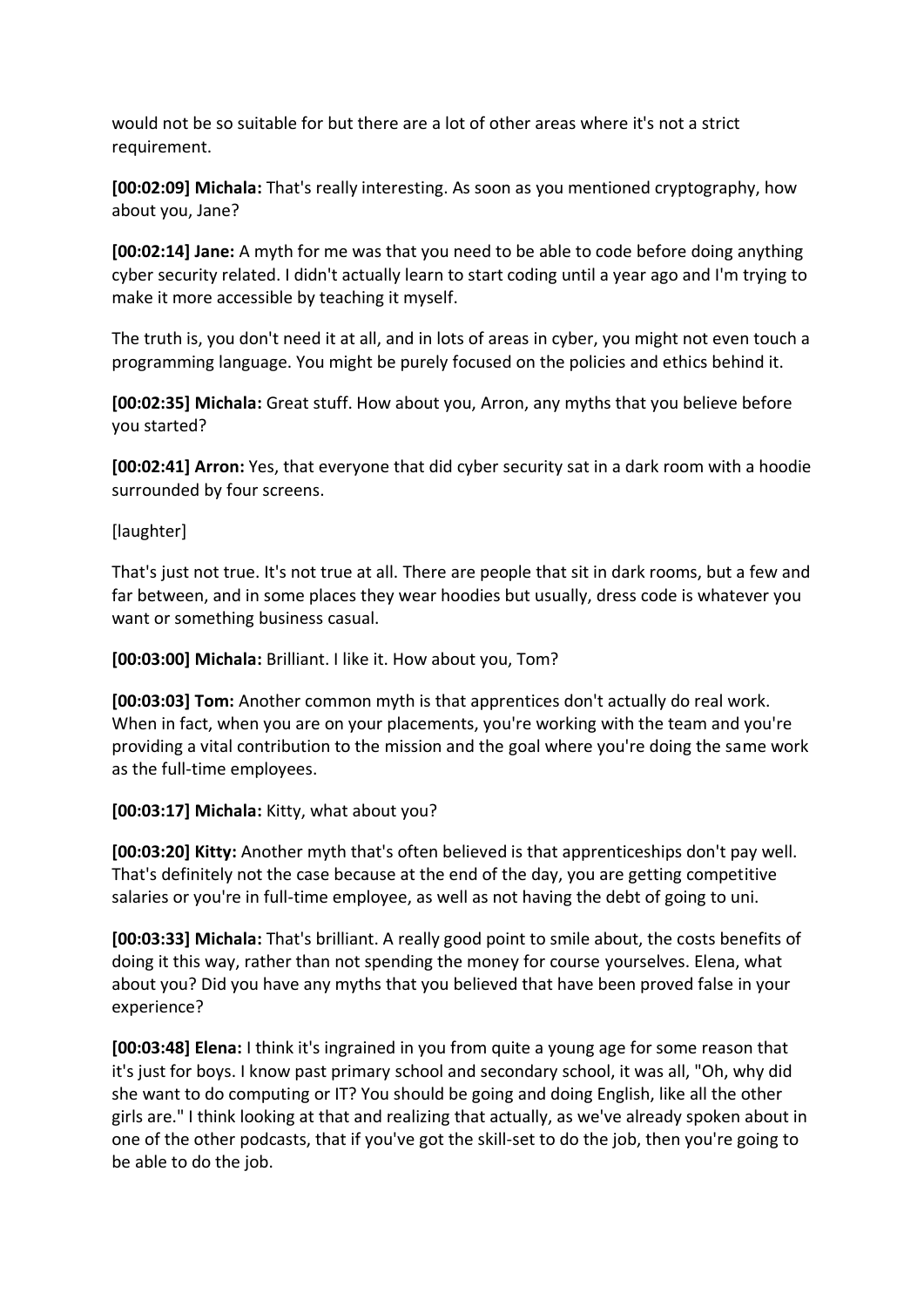I think I was quite lucky in the fact that I did persevere with it, even though I was always told, "No, you should go and do a more feminine job, and more girly job. Why didn't you go and do journalism?" Something like that.

Whereas I followed my heart and here I am not ended too badly for me. There's so many incredible women that have been computer science and cyber security pioneers. Just look at Ada Lovelace.

I think just don't listen to what everybody else says. You're living your own life, so why should you listen to everybody else?

**[00:04:59] Michala:** Absolutely, I agree with you completely. Go with your heart, follow your dream. Cyber security might sound like a secretive sector, but the truth is that we're actually a diverse bunch who come from all different backgrounds and experiences. That includes our university bursary students, and degree apprentices too.

There aren't any set backgrounds needed for you to apply to the CyberFirst programs. Jane, Arron, and James, can you tell us about your degree disciplines and how these are fed into your experiences?

**[00:05:27] Jane:** Personally, I studied mathematics at university, and the university I went to was very statistic heavy. A lot of the modules were in statistics rather than something more pure that I might've enjoyed more.

It wasn't until I went to the university abroad that I took a module called number theory and that links quite heavily to cryptography and I really enjoyed it. I came back to my current university and I've pursued that and linked it to cyber security .

**[00:05:57] Arron:** My university experience was very practical rather than theoretical but didn't have aspects of cyber security involved in it. There was very little cyber security in the course. It was the experience on the placements that made me want to go on and study cyber security for a Master's.

**[00:06:12] James:** I found a similar experience in my degree too. I found that I'm studying computer networks and cyber security , but I found that most of the modules have been really core comp sci and that most of my experience with cyber security has come from that external, you know, through CyberFirst and through being able to interact with that community. The CyberFirst academy has been so incredibly beneficial and really allows you to dive into those areas in a really practical way too.

**[00:06:37] Michala:** That's great. Thank you. Elena, Tom, and Kitty, it'd be really good to understand what kind of backgrounds people in your cohort of apprentices have. If you could also let us know whether those who haven't come from tech backgrounds start at a disadvantage.

**[00:06:52] Elena:** I didn't actually come from a technical background myself. I didn't really know how to code before I started but I definitely wasn't at a disadvantage. It is a lot of hard work to catch up to the others who may be ahead of you but that doesn't mean there's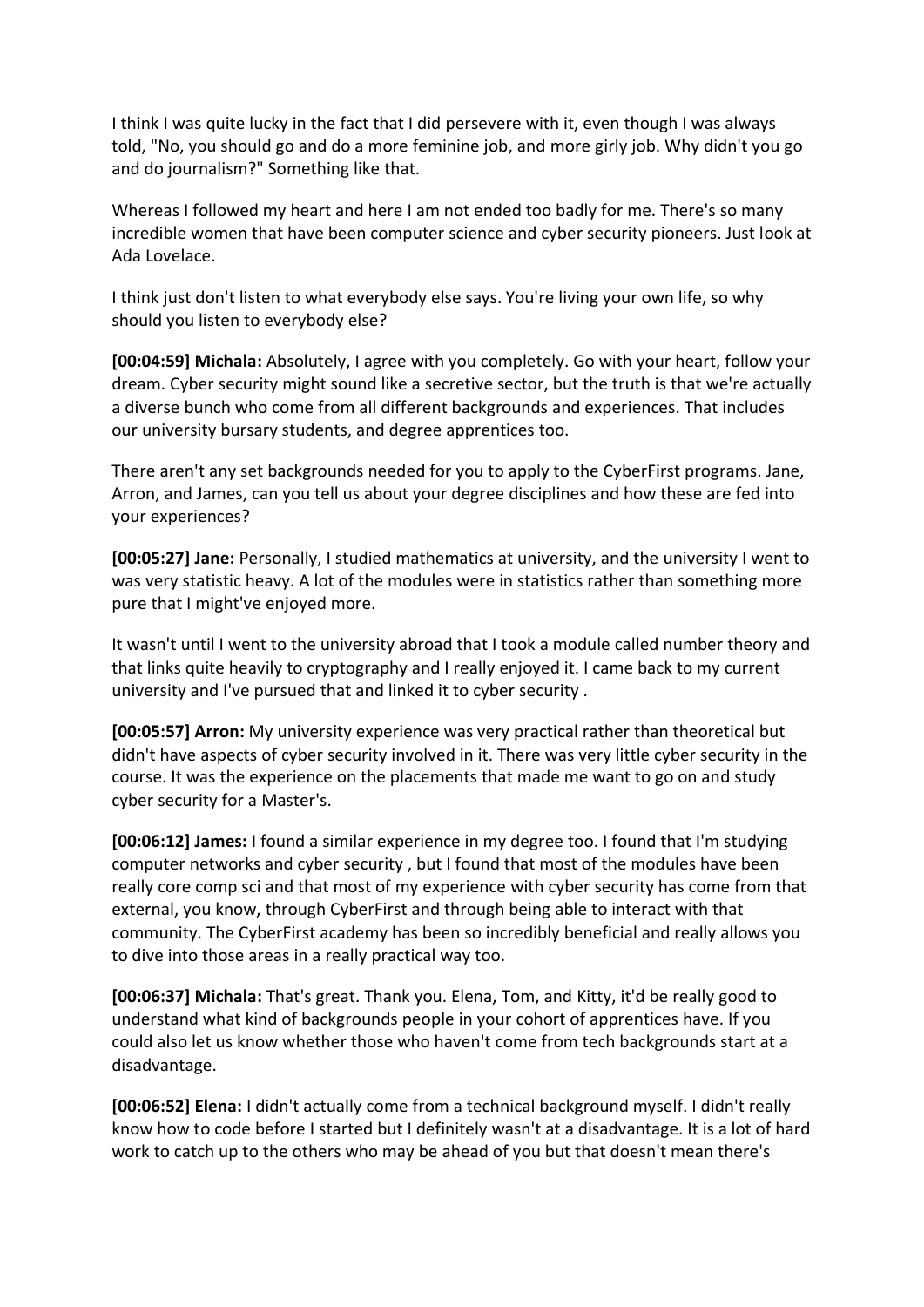opportunities for the others that you won't have just because you've come from a nontechnical background.

**[00:07:11] Michala:** That's great. Thank you.

**[00:07:12] Tom:** My background came from having an interest in why things work and how they work. That was where my previous job was a technician building and fixing computers. From that interest in technology and national security, it led me to find the CyberFirst degree apprenticeship. It met all the boxes of what I really found passionate.

**[00:07:33] Kitty:** Mine comes from a similar vein actually. Growing up, my dad worked in system engineering, assistant design. I grew up watching him build computers and I had all of this cool technology when I was six or seven.

I was like, "Wow. This is amazing. I want to know how to do this." As cliché as it is, I was heavily influenced by Q in the *James Bond* films.

[laughter]

I grew up watching them always on a Sunday and I was like, "Oh, I really wouldn't be able to do that too." My teachers at school suggested that I do the cyber summer school the year after I finished my GCSEs.

I did that and that week showed me what cyber security is and how incredible it is and how varied it is as well. Then from doing that, to then doing computer science at A-level, I still wasn't sure if actually it was the apprenticeship I wanted to do.

I wanted to go to university and do something totally different. I thought, "You know what? I'm just going to go for it." I'm very glad I have. I think there's such a vary even in my cohort. We've got ex-teachers and we've got people who have been in the military.

We've got people who are in the same boat and they just decided that actually they don't want to go to university because they perhaps didn't have a university wanted to go to, or a course that particularly spoke to them or like me, they're more hands-on learners. I think for all of us, it's just been the perfect opportunity to do what we've always wanted to do and money.

**[00:09:14] Michala:** That's great. Thank you. People often think that apprenticeships and placement opportunities don't provide young people with the opportunity to really get stuck into a business and that they spend their time simply shadowing. What's the reality on the CyberFirst programs? Tom, would you like to start.

**[00:09:34] Tom:** When working within the CyberFirst scheme, you get so much visibility to all different areas of work in cyber security that you could possibly do. Whichever one takes your interest the most, the team that you go with they provide you with so much support so that you can have a real impact on the real work you're doing to go towards your objective.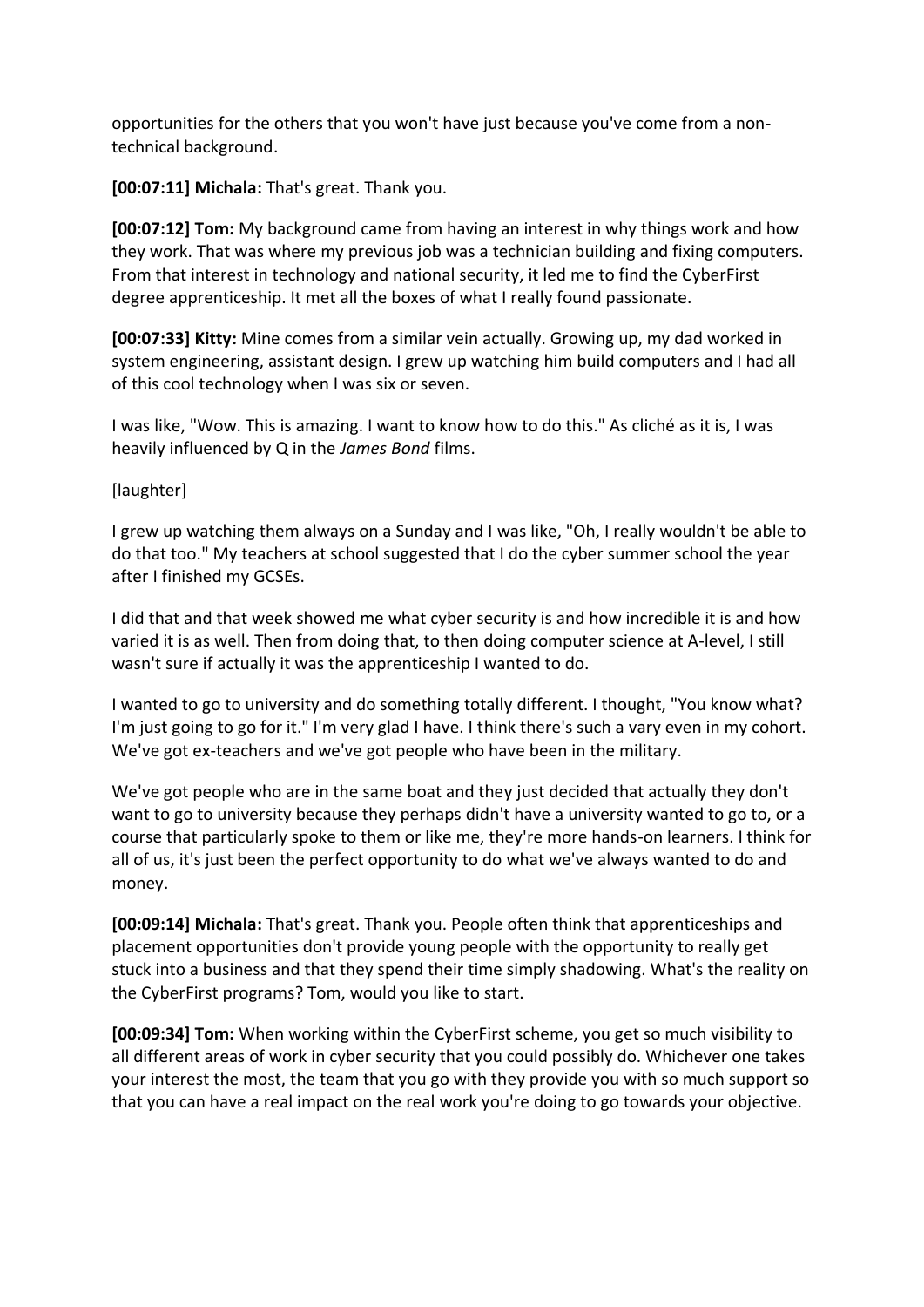**[00:09:51] Kitty:** I absolutely agree that. Every single placement that I've had, my team have said to me on the first day, "What do you want to do?" It's never been, "Oh, here's this thing that we need somebody to do for six weeks," which I think has been really good.

Having that flexibility to perhaps explore ideas and concepts and theories that you've always been interested in or even something new, there's always the opportunity to do that. If you decide it's not for you, then you can just say and there'll be more than happy to go in a different direction.

**[00:10:22] Jane:** In terms of the bursary students, we've still got to apply for the job as anyone would for any job. You're hired based on what you know and the skills you have. Although you're going to learn, they've hired you because of what you know and what you can do and they want you to show that as well on the job so you're given the reigns pretty quickly.

**[00:10:41] James:** I think just being able to get that really direct access to the real work rather than just being sort of in a situation where you're either learning or being tested so to say. You're working on the real thing, which I think is incredibly beneficial.

**[00:10:56] Elena:** I also think it's important to remember that teams want apprentices as much as apprentices need to go to the teams for experience so they want to give you interest in work so you come back and you think they're a good team because they want you because you provide them with so much.

**[00:11:09] Arron:** In every placement I've undertaken, there are the usual two weeks of learning, but after that you are straight in.

**[00:11:15] Michala:** That's great. Can I just say as well, one thing that I found with our placements last year, it really lifted the mood to the whole team in terms of that reminding us of the enthusiasm and passion for the topic.

Let's have a quickfire round. For this one, I want to hear the tips or tricks that you'd share with future CyberFirst bursary students and degree apprentices for succeeding in cyber security and for getting their cyber security career off to a flying start. Ready? Kitty, I'm passing this to you to get started.

**[00:11:46] Kitty:** I'd say a tip I've got is to not expect to know when you first start but just be prepared to learn. That way, you'll be able to make progress so quickly.

**[00:11:56] Tom:** Another I'd say is always ask questions. It doesn't matter if you don't know the person, everyone is always going to be happy to help and share their knowledge. That way, you can develop yourself the best.

**[00:12:06] Jane:** I'd say, follow your passion. If you've found an area in security or even technology you're really passionate about, dig into it more, find how it works, find out how it could be better. That'll really show you up when you do go to apply for jobs and things.